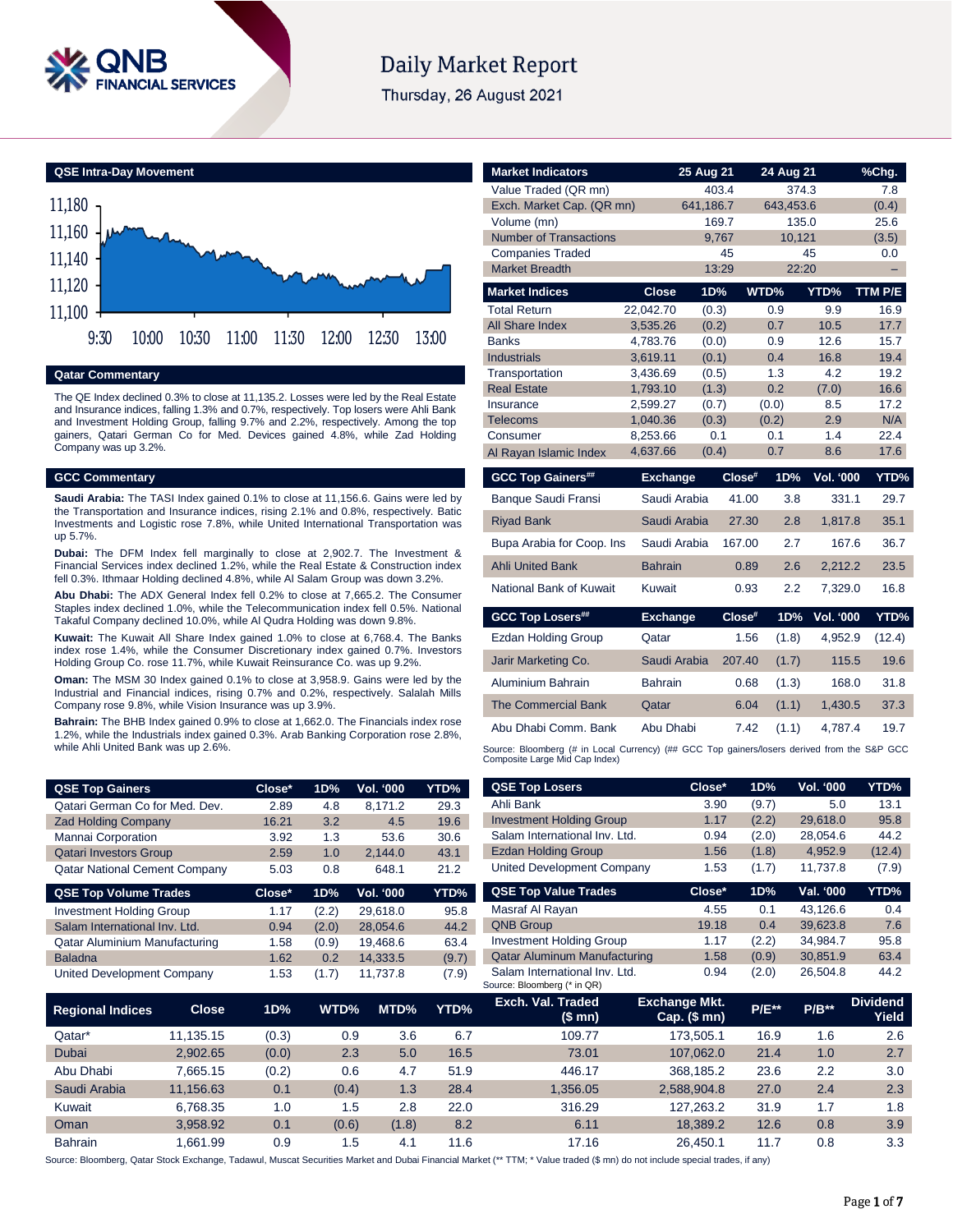### **Qatar Market Commentary**

- The QE Index declined 0.3% to close at 11,135.2. The Real Estate and Insurance indices led the losses. The index fell on the back of selling pressure from Qatari shareholders despite buying support from GCC, Arab and foreign shareholders.
- Ahli Bank and Investment Holding Group were the top losers, falling 9.7% and 2.2%, respectively. Among the top gainers, Qatari German Co for Med. Devices gained 4.8%, while Zad Holding Company was up 3.2%.
- Volume of shares traded on Wednesday rose by 25.6% to 169.7mn from 135mn on Tuesday. Further, as compared to the 30-day moving average of 152.8mn, volume for the day was 11.0% higher. Investment Holding Group and Salam International Inv. Ltd. were the most active stocks, contributing 17.5% and 16.5% to the total volume, respectively.

| <b>Overall Activity</b>        | Buy %*   | Sell %*  | Net (QR)         |
|--------------------------------|----------|----------|------------------|
| Qatari Individuals             | 40.48%   | 42.57%   | (8,423,258.6)    |
| <b>Qatari Institutions</b>     | 19.55%   | 22.65%   | (12, 478, 650.2) |
| Qatari                         | 60.03%   | 65.22%   | (20,901,908.8)   |
| <b>GCC Individuals</b>         | 0.42%    | 0.43%    | (34,019.9)       |
| <b>GCC</b> Institutions        | 2.13%    | 1.73%    | 1,636,900.8      |
| <b>GCC</b>                     | 2.56%    | 2.16%    | 1,602,880.9      |
| Arab Individuals               | 11.68%   | 9.92%    | 7,090,515.8      |
| <b>Arab Institutions</b>       | $0.00\%$ | $0.00\%$ |                  |
| Arab                           | 11.68%   | 9.92%    | 7,090,515.8      |
| <b>Foreigners Individuals</b>  | 3.09%    | 3.40%    | (1,228,037.3)    |
| <b>Foreigners Institutions</b> | 22.64%   | 19.31%   | 13,436,549.3     |
| <b>Foreigners</b>              | 25.73%   | 22.71%   | 12,208,512.1     |

Source: Qatar Stock Exchange (\*as a % of traded value)

## **Ratings and Global Economic Data**

### **Ratings Updates**

| Company     | Agency  | <b>Market</b> | Type*                                                                                                               | <b>Old Rating</b>               | <b>New Rating</b>           | <b>Rating Change</b> | <b>Outlook</b> | <b>Outlook Change</b>          |
|-------------|---------|---------------|---------------------------------------------------------------------------------------------------------------------|---------------------------------|-----------------------------|----------------------|----------------|--------------------------------|
| Burgan Bank | Moody's | Kuwait        | LT-LBD / LT FBD/<br>ST-CRR (Domestic)/<br>ST-CRR(Foreign)/<br>LT-CRR(Domestic)/<br>LT-CRR (Foreign)/<br><b>ABCA</b> | Baa1/Baa1/P-2/<br>P-2/A3/A3/ba2 | A3/A3/P-1/P-<br>1/A2/A2/ba1 |                      | <b>Stable</b>  | $\qquad \qquad \longleftarrow$ |

Source: News reports, Bloomberg (\* LT – Long Term, ST – Short Term, FBD – Foreign Bank Deposits, LBD – Local Bank Deposits, CRR – Counterparty Risk Rating)

#### **Global Economic Data**

| <b>Date</b> | Market | Source                       | Indicator                             | Period | Actual | Consensus | <b>Previous</b> |
|-------------|--------|------------------------------|---------------------------------------|--------|--------|-----------|-----------------|
| 25-08       | US     | Mortgage Bankers Association | <b>MBA</b><br>A Mortgage Applications | 20-Aua | .60%   | -         | 3.90%           |

Source: Bloomberg (s.a. = seasonally adjusted; n.s.a. = non-seasonally adjusted; w.d.a. = working day adjusted)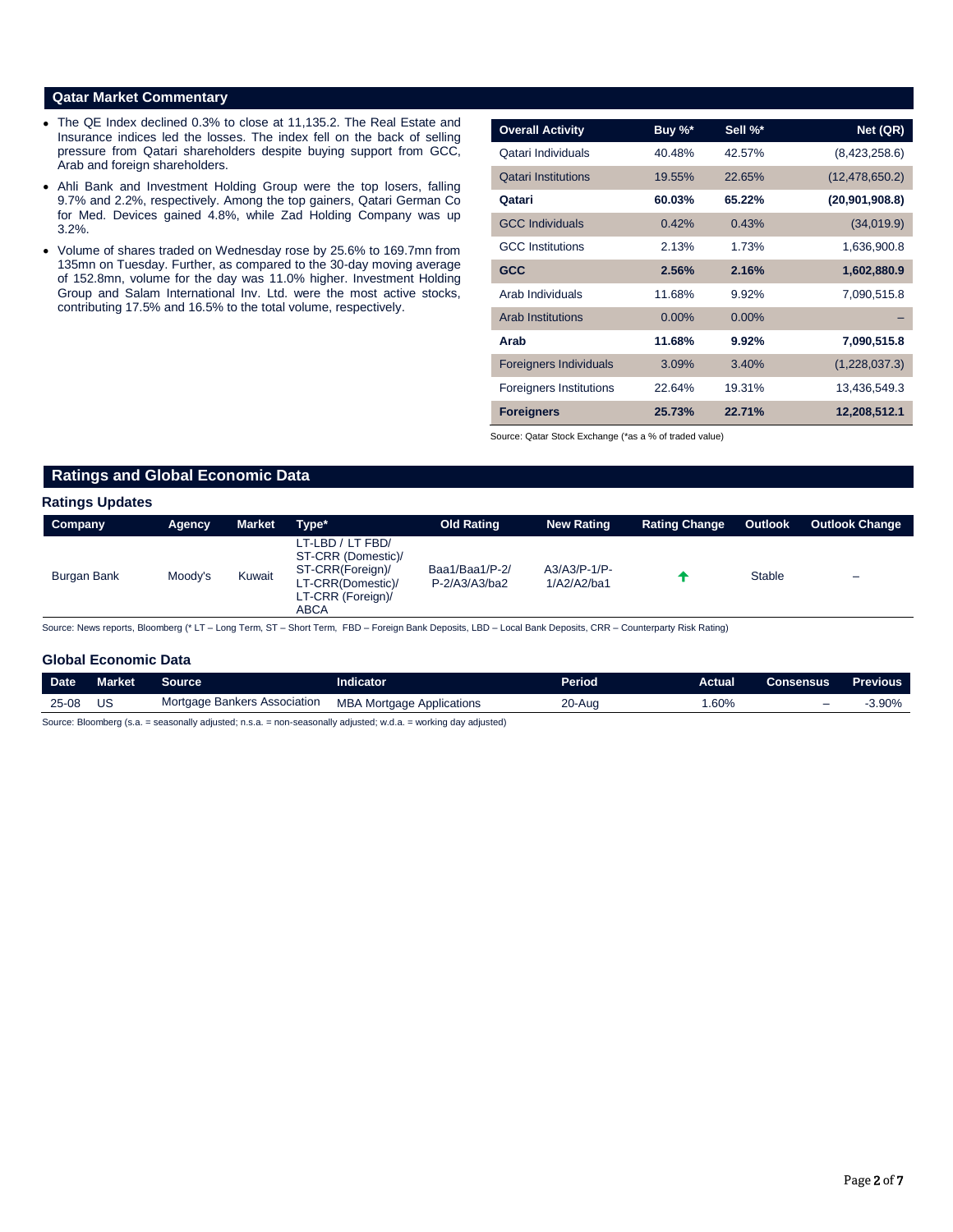### **News**

- **Qatar**
- **BRES announces completion of the execution of the Sale Agreement of Janadriyah Land in Riyadh-KSA –** Barwa Real Estate Company (BRES) announced completion of the execution of the Sale Agreement of the plot of land owned by Wahat Al-Riyadh Real Estate Company (entirely owned by Barwa Group) and registration of the same to the buyer at the notary public in KSA, after fulfilling the terms and conditions of the sale agreement and paying the rest of the land price, where Wahat Al-Riyadh Real Estate Company received an amount of SR712,380,097 being the rest of the land price. As previously announced, the total sale price amounted to SR742,380,100 (seven hundred forty-two million, three hundred eighty thousand and one hundred Saudi Riyal), excluding the real estate tax which was borne by the buyer, and the company previously received an amount of SR30mn as a deposit for the transaction. It is noteworthy that the land in question was purchased in 2016 for the total area of 2,216,060 square meters and total value of SR659,277,850, and the company incurred other amounts spent on land development plans, in addition to the financing costs and expenses of the sale transaction. It is estimated that the net selling profit resulting from the transaction will amount to SR46mn. It is targeted that the sale price will enhance the cash position of Barwa Group so that it can meet its obligations and support development plans of the Group as well. It is to be noted that there is no conflict of interests between the contracting parties to this transaction. (QSE, Gulf-Times.com)
- **BLDN welcomes Kazakh delegation as international expansion accelerates –** Baladna (BLDN) has welcomed an official delegation from Kazakhstan, which was visiting Qatar for the Qatar-Kazakh Business Council. Visitors included Kazakhstan's Vice Minister of Agriculture, Ruslan Manatayev, and representatives of Olzha Agro, Dina Group, and Kazakh Invest. The delegates were given a tour of Baladna's state-ofthe-art processing plant and dairy farms, followed by a presentation on the company's remarkable growth. Kazakhstan is one of the many markets that has taken inspiration from Baladna's approach to food self-sufficiency. Further discussions between Baladna and the Kazak government, Olzha Agro, and the Dina Group are expected to explore the possibility of developing fully integrated dairy farms (grass-to-glass) in Kazakhstan. In another sign of Baladna's increasing international recognition, global index provider FTSE Russell has this week announced that it will include Baladna under its Microcap category within the Global Equity Index Series in September 2021. The FTSE Global Equity Index Series covers securities in 49 different countries and represents the broadest global equity universe, targeting coverage of over 99% of investable market cap globally. (QSE, Gulf-Times.com)
- **PSA: Robust exports help Qatar's trade surplus expand 213% YoY in July –** Qatar's trade surplus more than tripled YoY to QR19.59bn in July 2021 as total exports more than doubled amid a low single digit growth in imports, according to the official estimates. The rebound in the country's merchandise trade surplus has been on account of robust expansion in the shipments of hydrocarbons during the period in review, said the figures released by the Planning and Statistics Authority. The exports destinations were mainly the Asian countries, while imports came from diverse sources. Qatar's trade surplus showed a 15.5% MoM increase in July 2021. The total exports of goods (including exports of goods of domestic origin and reexports) more than doubled YoY to QR27.47bn. It was up 8.7% MoM in the review period. In July this year, Qatar's shipments to China amounted to QR4.34bn or 15.8% of the total exports of the country, followed by South Korea QR3.88bn (14.13%),

Japan QR3.88bn (14.12%), India QR3.37bn (12.3%) and Singapore QR2.37bn (8.6%). On a yearly basis, Qatar's exports to Singapore more than tripled and those to South Korea and India more than doubled. In the case of Japan and China, the total exports were seen expanding 89.27% and 47.12% respectively in July 2021. On a monthly basis, Qatar's exports to South Korea registered an increase of 41.61%, China (30.33%), India (3.69%) and Japan (0.78%); whereas those to Singapore was down by a marginal 0.21% in July 2021. The exports of petroleum gases and other gaseous hydrocarbons more than doubled YoY to QR16.06bn and those of non-crude also more than doubled to QR2.89bn; while those of crude soared 92% to QR4.44bn and other commodities by 89.3% to QR3.3bn in the review period. On a monthly basis, the exports of non-crude shot up 25.6%, petroleum gases and other gaseous hydrocarbons by 13.3% and crude by 1.1%; while those of other non-specified commodities shrank 2.1% in July 2021. Petroleum gases constituted 60.15% of the exports of domestic products in July 2021 compared to 59.86% a year ago period, crude 16.67% (17.81%), non-crude 10.82% (8.98%) and other commodities 12.35% (13.43%). Qatar's total imports (valued at cost insurance and freight) increased 7.1% YoY to QR7.87bn this July. However, it had seen 5.3% shrinkage on a monthly basis. (Gulf-Times.com)

- **Real estate trade crosses QR265mn in one week between August 15-19 –** The volume of real estate trading in sales contracts registered by the Real Estate Registration Department at the Ministry of Justice during the period from August 15 to August 19 reached QR265.758mn. The weekly bulletin issued by the department said that the list of real estate traded for sale included vacant land, housing, apartment buildings and a tower. Sales operations were concentrated in the municipalities of Al Rayyan, Doha, Al Daayen, Al Wakra, Umm Salal, Al Khor, Al Dakhira, and Al Shamal. (Qatar Tribune)
- **Report: 100% of Qatar customers are digital converts to ecommerce –** Since the pandemic, 100% of customers in Qatar have become digital converts and now want to keep buying everything online, Sitecore, the global leader in digital experience management software , announced. The research, conducted by YouGov MENA, surveyed more than 650 IT decisionmakers across 12 countries in the Gulf Cooperation Council, the Levant, and Egypt. Boosted by the stay-at-home economy of COVID-19, the Middle East's e-commerce market reached \$12.1bn in 2020, representing 53.8% year-over-year growth, according to a recent report by MarketLine. Electronics and retail accounted for \$5.2bn or 42.5% of the total market. As e-commerce continues to grow, customers are placing greater emphasis on the customer experience. Since the pandemic, 100% of Qatar's IT decision-makers said their customers will navigate away from a site and choose an alternative if they can't find what they need in just a few clicks. Furthermore, 88% of Qatar respondents agreed that their customers have less patience with slow or poorly functioning websites. "With 100% of Qatar customers being digital converts to e-commerce, the country is seeing a rapid transition from bricks and mortar stores to hybrid and e-commerce models," said Mohammed Alkhotani, Area Vice President – Middle East and Africa, Sitecore. "Millennials and Generation Z customers have quickly shifted their significant spending power online. Pressure will continue to mount on retailers until they can deliver an experience that delights." Brands in Qatar are taking a variety of actions to improve the shopping experience. The majority, 63%, ranked an online app or website that works well on mobile devices as among their top three choices. (Peninsula Qatar)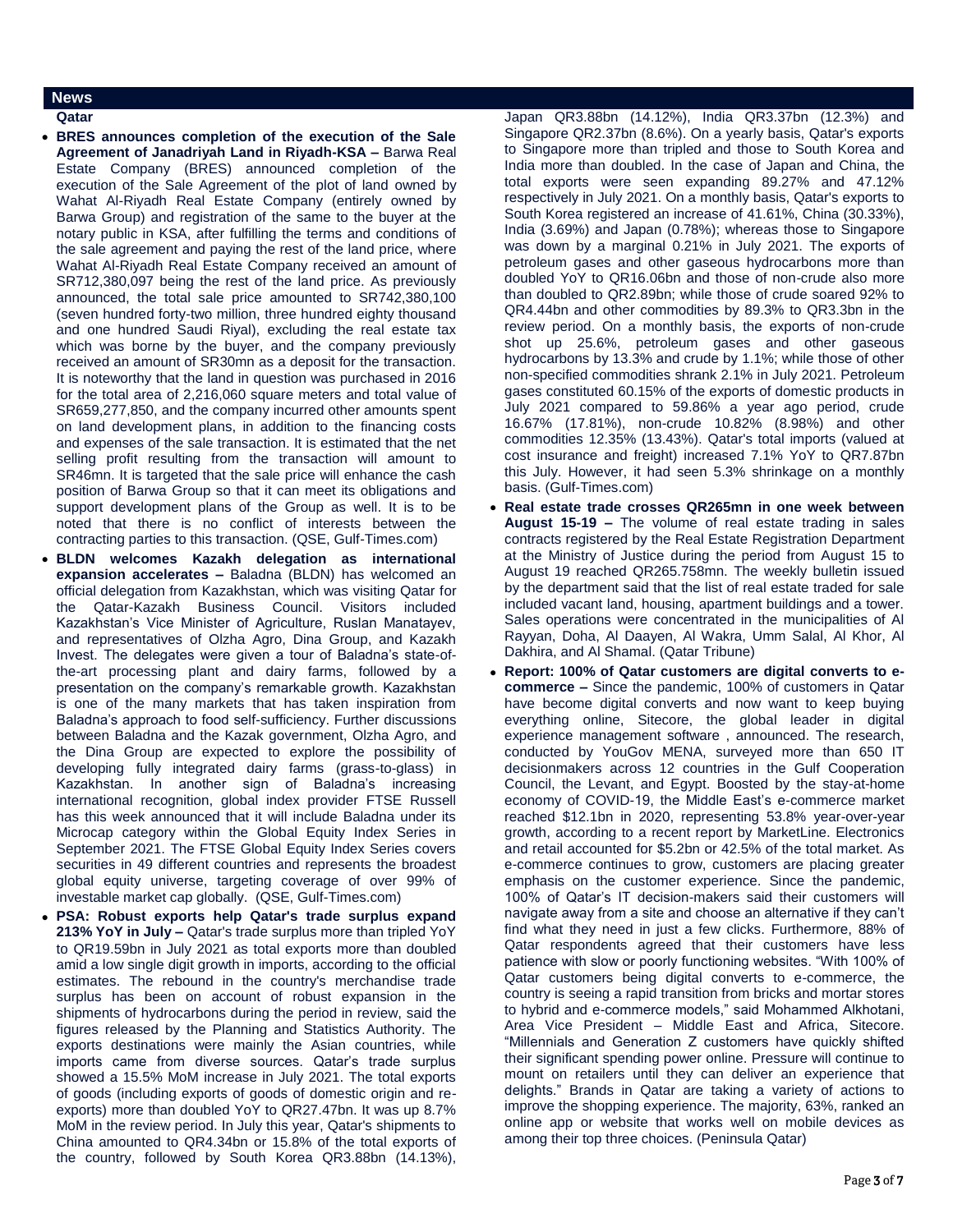- **MEEZA partnership with Commvault to accelerate cloudfirst agenda –** Commvault, a global enterprise software leader in the management of data across cloud and on-premises environments, has expanded its partnership with Qatar's MEEZA, an established end-to-end managed IT Services & Solutions provider, as the country gears up for the transformation of its IT sector. Together, Commvault and MEEZA are furthering Qatar's vision to become a smarter digital nation and driving the sustainable economic agenda set forward by Qatar's Vision 2030. The country is driving investments in the digital sector to build a knowledge-based economy, with technology giants such as Cisco, HPE and Microsoft, also expanding their cloud service offerings to Qatar. MEEZA, a Qatar Foundation joint venture, aims to accelerate the adoption of Cloud growth of the country and the region through the provision of world-class Managed IT Services and Solutions. (Gulf-Times.com)
- **World Cup projects continue to drive FDI despite Covid-19 impact –** Projects related to Qatar's hosting of the 2022 FIFA World Cup have played a key role in attracting foreign direct investment (FDI) inflow despite the impact Covid-19 had on world economies. According to Managing Partner of Crowell & Moring, Charbel Maakaron, while the pandemic "slowed down" FDI inflow globally, "the influx of foreign investments into Qatar did not stop." "Like any sensible investor, foreign investors coming to Qatar paused and waited because the investment climate is different and there was a lot of uncertainty. But now we're seeing that there is movement towards Qatar again," Maakaron told Gulf Times. He said, "It is moving at a rapid pace on two considerations: First, for some investors this movement is driven by the World Cup  $-$  it is a deadline that has to be met on time, so for businesses that are supporting the World Cup they need to accelerate their investment and operations to be on the ground in Qatar in time for the event." "Second, for businesses that held back a little, they're seeing that the market is moving and they want to make sure that they're catching up; they don't want to miss out on opportunities or on potential growth and projects." Citing businesses in Qatar's retail sector, Maakaron said investors shifted and adjusted their operations "to continue their success in Qatar" amid the consequences of the pandemic, such as the closure of shops, malls, and similar enterprises, which were implemented for a certain period to curb the spread of Covid-19 infections. (Gulf-Times.com)
- **Geneva Motor show organizers to add Qatar event as soon as 2022 –** The organizers of the Geneva International Motor Show have partnered with Qatar Tourism to hold an event in Doha every two years starting in 2022 or 2023, spokesman Christoph Wolnik says. The Qatar show will supplement, not replace, the show in Geneva. (Bloomberg)
- **FM, Saudi acting FM sign protocol to set up Qatari-Saudi council –** Deputy Prime Minister and Minister of Foreign Affairs HE Sheikh Mohammed bin Abdulrahman Al Thani met with Minister of State, Member of the Cabinet and Acting Foreign Minister of Saudi Arabia Dr Musaed bin Mohammed Al Aiban in the Saudi City of Neom. The meeting reviewed the distinct bilateral relations between the two brotherly countries, in addition to regional and international issues of mutual concern. The meeting witnessed the signing of the amended protocol for the establishment of the Qatari-Saudi Coordination Council, which is co-chaired by the Amir His Highness Sheikh Tamim bin Hamad Al Thani and Crown Prince, Deputy Prime Minister and Minister of Defense of Saudi Arabia HRH Prince Mohammed bin Salman bin Abdulaziz Al Saud, and includes the membership of high-ranking officials from the two countries. The Qatari-Saudi Coordination Council constitutes a mechanism to advance bilateral relations and the partnership of the two countries to

broader horizons in a way that achieves Qatar National Vision 2030 and the Kingdoms Vision 2030 and meets the aspirations of the leaderships of the two countries to achieve the interests of their peoples. (Qatar Tribune)

**International**

- **US core capital goods orders flat in July; shipments increase –** New orders for key US-made capital goods were steady in July, but an acceleration in shipments suggested business investment in equipment could offset an anticipated slowdown in consumer spending and keep the economy on a solid growth path in the third quarter. The Commerce Department said on Wednesday that the unchanged reading in orders for non-defense capital goods excluding aircraft, a closely watched proxy for business spending plans, last month followed a 1.0% increase in June. Economists polled by Reuters had forecast core capital goods orders climbing 0.5%. Shipments of core capital goods rose 1.0% after increasing 0.6% in June. Core capital goods shipments are used to calculate equipment spending in the government's GDP measurement. Business spending on equipment helped to power the economy's recovery from a short and sharp COVID-19 pandemic recession, driven by strong demand for goods, thanks to record low interest rates and massive fiscal stimulus. The momentum, which has persisted despite supply chain bottlenecks, is welcome amid signs that consumer spending is cooling as the Delta variant of the coronavirus causes a resurgence in new infections across the country. (Reuters)
- **MBA: US mortgage applications rise as mortgage rates edge down –** Mortgage applications increased last week, as purchasing applications posted their largest increase since early July while mortgage rates edged down. The Mortgage Bankers Association (MBA) said on Wednesday its average contract interest rate for traditional 30-year mortgages declined to 3.03% from 3.06% in the week ending Aug. 20. The seasonally adjusted market composite index tracking mortgage applications rose 1.6% from a week earlier, reflecting a 0.9% increase in applications to refinance existing loans. Purchase applications rose 3.0%, the MBA said. After hitting record lows late last year below 2.9%, mortgage rates climbed in the first part of this year and peaked in the spring. Rates had been drifting lower since, held down in large part by the US Federal Reserve's extraordinary stimulus measures aimed at helping the economy rebound from the coronavirus pandemic, but ticked higher last week after data showed a hiring surge last month. Existing home sales climbed for the second consecutive month in July, a report from the National Association of Realtors showed. New home sales also increased in July after three consecutive monthly declines, the Commerce Department said Tuesday. However, momentum in the housing market appears to be slowing down as housing prices have continued to surge this year amid tight supply. (Reuters)
- **UK car output falls to lowest July level since 1950s –** British car output fell to its lowest July level since 1956 as a global shortage of semi-conductor chips and staff having to self-isolate due to COVID-19 hit the sector, a trade industry body said. Volumes dropped by an annual 37.6% to 53,438 vehicles last month, according to the Society of Motor Manufacturers and Traders (SMMT), which also blamed the timing of summer factory shutdowns. As cases rose last month, hundreds of thousands of people were being "pinged" by the National Health Service's contact-tracing app and instructed to self-isolate, although it has since been tweaked to reduce the numbers contacted. "While the impact of the 'pingdemic' will lessen as self-isolation rules change, the worldwide shortage of semiconductors shows little sign of abating," said SMMT Chief Executive Mike Hawes. (Reuters)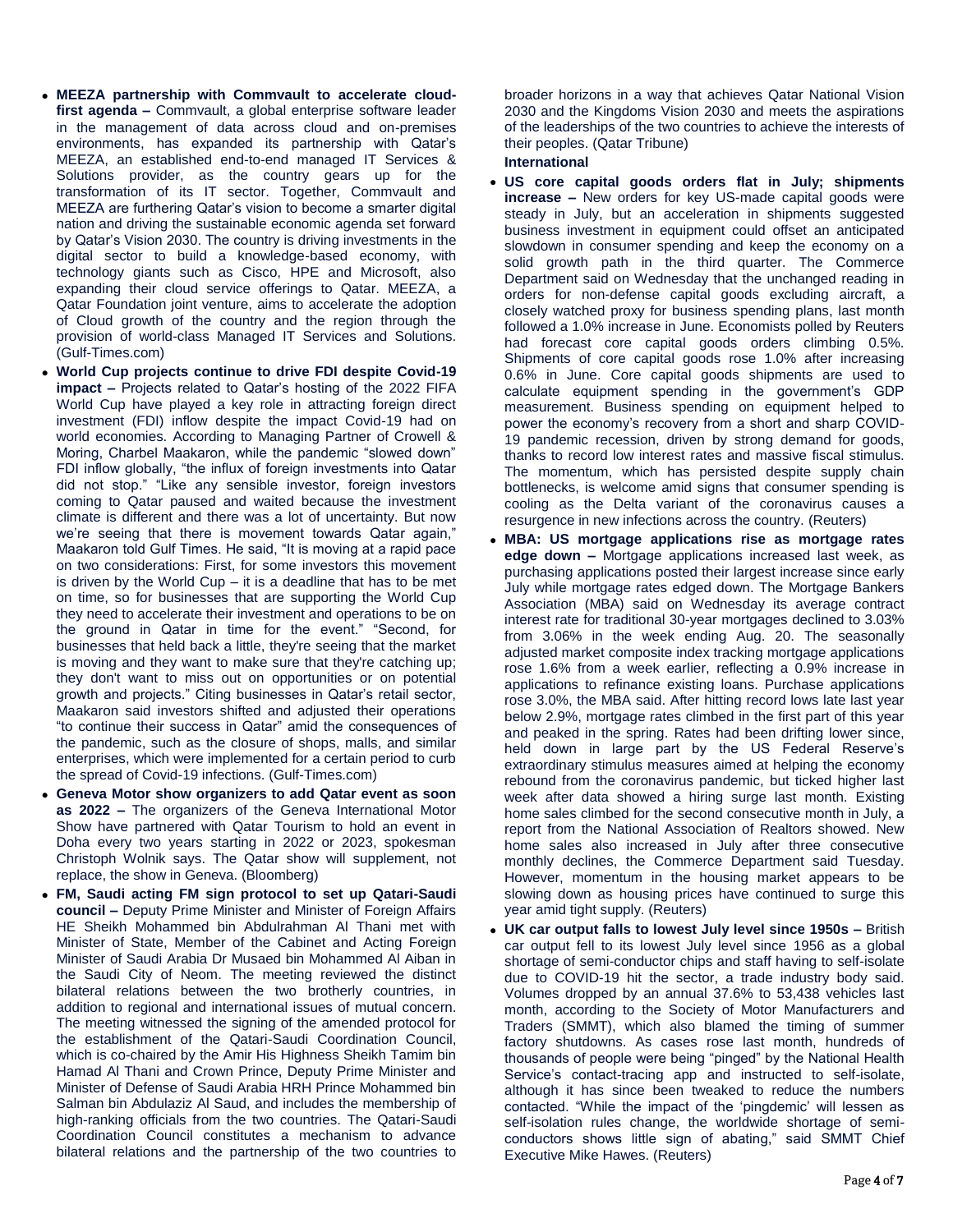- **German business morale falls as rising COVID cases cloud outlook –** German business morale fell for the second month running in August as companies took a dimmer view about the coming months in Europe's largest economy due to rising numbers of COVID-19 cases and supply bottlenecks, a survey showed. The Ifo institute said its business climate index dipped to 99.4 from a downwardly revised reading of 100.7 in July. A Reuters poll of analysts had pointed to an August reading of 100.4. "The mood in the German economy has clouded over again," Ifo President Clemens Fuest said in a statement. "Supply bottlenecks for intermediate products in manufacturing and worries about rising infection numbers are putting a strain on the economy." (Reuters)
- **Japan's service prices sustain rise as demand weathers COVID hit –** The prices Japanese companies charge each other for services rose for a fifth straight month in July, data showed on Thursday, a sign the economy was holding up despite the hit from a resurgence in COVID-19 cases and curbs to combat the pandemic. But the annual pace of increase slowed for two straight months and paled in comparison to a recent jump in wholesale inflation, underscoring the pain the pandemic has inflicted on the country's service sector. "Companies' pricing behavior is fundamentally different in Japan," said Atsushi Takeda, chief economist at Itochu Economic Research Institute. "Companies have imprinted the idea that if they raise prices, the customer will go away." The services producer price index rose 1.1% in July from a year earlier after a revised 1.3% gain in June, Bank of Japan data showed. The increase was driven by a 1.4% rise in transportation fees with international freight costs jumping 24.6%, highlighting the cost pressure companies are facing amid robust global demand. Hotel service fees rose 10.8% to mark the biggest annual increase in nearly six years, reflecting a boost to demand from the Tokyo Olympics during July 23 to August 8, the data showed. Robust exports have helped Japan's economy emerge from last year's doldrums, though stop-and-go state of emergency curbs have weighed on consumption and dashed policymakers' hope of a sharp rebound in July-September growth. Rising commodity prices are also pinching margins for firms, many of which remain cautious about passing on higher costs to customers due to weak household spending. Japan's wholesale prices spiked 5.6% in July from a year earlier to mark the fastest annual increase in 13 years. By contrast, core consumer prices fell 0.2% in July to mark a 12th straight month of declines on weak domestic demand. (Reuters)
- **Japan MOF to seek \$275bn for debt servicing for FY2022-23 –** Japan's Ministry of Finance is set to seek about \$275bn in debt servicing for the fiscal year from next April, up for a fourth consecutive year on a budget-request basis, a ministry draft reviewed by Reuters showed. The budget request for debt redemption and interest payments would total 30.2362tn Yen, marking a 27.3% increase from the current fiscal year ending in March, according to the draft, which was confirmed by two sources with direct knowledge of the matter. It would exceed 30tn Yen on initial budget basis for the first time, highlighting a struggle for the heavily indebted government to finance growing debt that is more than twice the size of Japan's \$4.9tn economy. (Reuters)
- **China Central bank increases cash injections to soothe tightening worries –** China's central bank increased short-term fund injections into the financial system on Wednesday, in a bid to soothe market worries over tightening liquidity. Primary interbank money rates eased after hitting multi-month highs earlier this week, caused by mounting investor concerns over accelerating local government bond supply and higher monthend cash demand. On Wednesday, the People's Bank of China

(PBOC) said it offered 50bn Yuan (\$7.72bn) through seven-day reverse repos into the banking system, whereas it mostly only injected 10bn Yuan each day during the month. The central bank on its website said the move was to "maintain stable liquidity conditions at the end of the month". (Reuters)

- **India's new LNG plant starts next year, to boost import capacity by 12% –** India will boost liquefied natural gas (LNG) imports from next year as private firm Swan Energy starts its floating terminal, raising the country's capacity to ship in the super chilled fuel by 12% to 47.5mn tons per annum (mtpa). New demand for LNG from India is expected to support Asian gas prices LNG-AS which rose to record highs earlier this year, partly aided by the transition from coal or oil to gas in developing countries. The 5-mtpa floating storage and regasification unit (FSRU), located at Jafrabad in western Gujarat state, will be commissioned in April, said P Sugavanam, Director at Swan Energy and chairman of Swan LNG Ltd, which is developing the project. The FSRU was initially expected to be commissioned in the first quarter of last year, but the pandemic and two cyclones have delayed construction of a breakwater, needed to make it an all weather facility, Sugavanam told Reuters. India, the world's fourth largest LNG importer, wants to raise the share of natural gas in its energy mix to 15% by 2030, from the current 6.2% to cut emissions. Companies are investing billions of dollars in India to build gas infrastructure as Prime Minister Narendra Modi wants to raise the share of cleaner fuel in India's energy mix to 15% by 2030 from the current 6.2%. Swan is setting up a jetty and will build more tanks to eventually double the LNG import capacity, he said. State-run gas importers Indian Oil Corp and Bharat Petroleum Corp, and exploration firm Oil and Natural Gas Corp have leased 1 mtpa capacity each at Swan's terminal. (Reuters)
- **Russia's inflation jumps to 5-year high as central bank meeting looms –** Russia has registered marginal weekly inflation that pushed annual inflation to a five-year high, keeping pressure on the central bank which sharply raised rates last month to combat stubbornly rising consumer prices. Inflation is on the radar of both the central bank and the market as Russia tries to rein in rising prices that eat into incomes already dented by the COVID-19 crisis and a weak Rouble. Russia's consumer price index rose 0.01% in the week to Aug. 23 after declining by the same extent the preceding week, the federal statistics service Rosstat said. In YoY terms, inflation accelerated to 6.68% as of Aug. 23, its highest reading since August 2016, up from around 6.5% a week earlier, the economy ministry data showed. Consumer inflation may tick higher in the near term after President Vladimir Putin last weekend, one month before a September parliamentary election, announced one-off social payments to pensioners and soldiers. So far this year, the consumer price index has risen 4.58% compared with 2.95% in the same period of 2020, Rosstat said. VTB Capital said it decided to raise its year-end inflation forecast to 6.1% from 5.9% after Wednesday's data. The central bank, which targets annual inflation of 4%, will hold its next rate-setting meeting on September 10 where it can opt for hiking rates for the fifth time so far this year. Higher rates make bank deposits more attractive and lending more expensive, which should support the Rouble and tame inflation but is negative for growth. (Reuters) **Regional**
- **Fintech funding across Middle East, Africa, Europe surges to \$39.1bn in 6 months –** Fintech investment across the Middle East, Africa and Europe climbed to \$39.1bn in the first half of the year, underpinned by growing interest in digitalization, a report showed. The combined funding for the EMEA region, which accounted for 39% of the total deals made globally, is 50% higher compared to the \$26bn recorded during the whole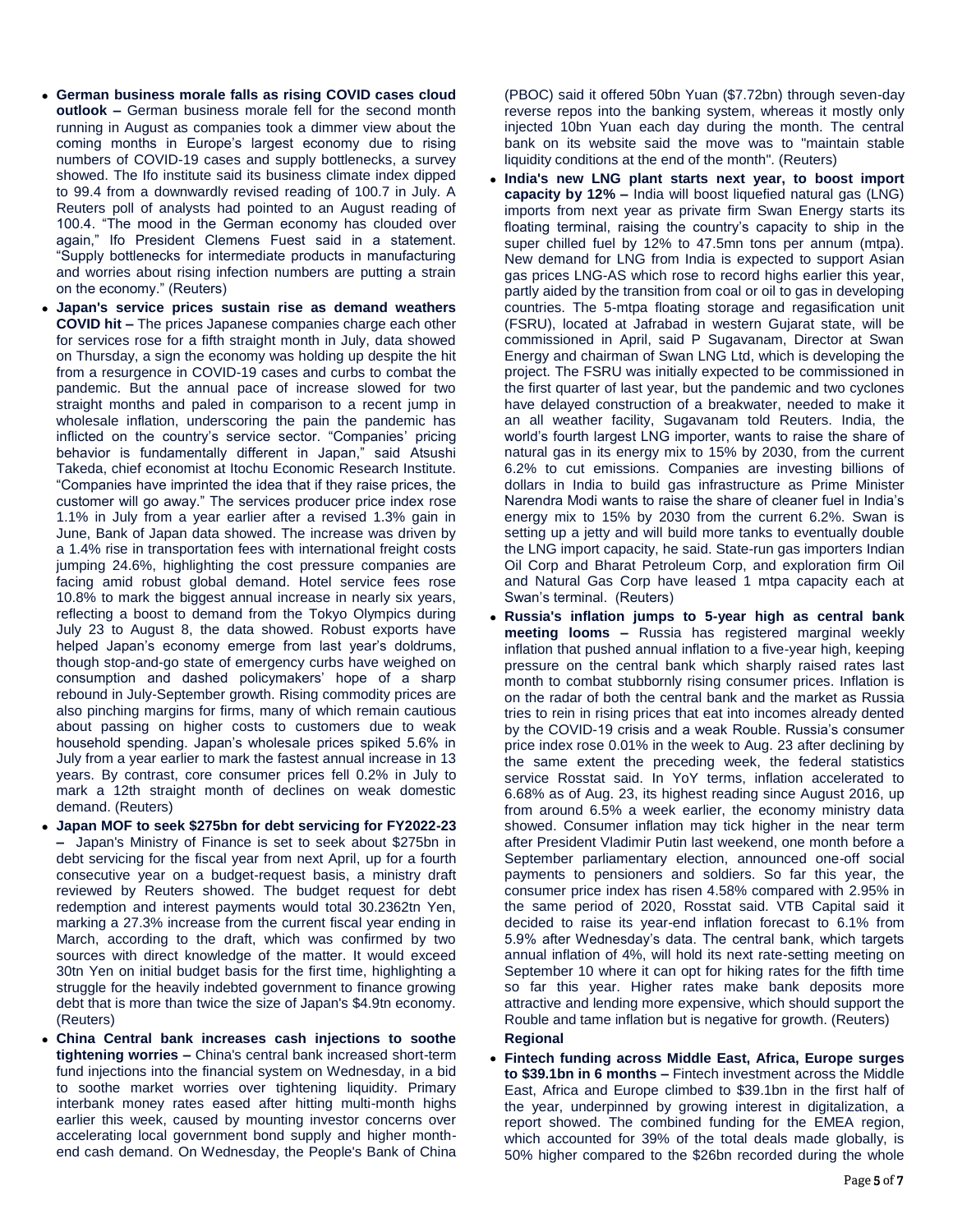of 2020, global consultancy KPMG said in its latest "Pulse of Fintech" report. (Zawya)

- **Saudi Vision 2030 leads to projects worth nearly \$1tn –** Several projects, with a combined value of nearly \$1tn, have been unveiled across Saudi Arabia since 2016, thanks to the government's Vision 2030 strategy, according to analysis by property consultant Knight Frank. Knight Frank said nearly \$300bn of the total spend is dedicated to new infrastructure which will include passenger rail networks and an airport in Riyadh, estimated at \$147bn and expected to be the home base for a new national airline. (Zawya)
- **Aramco Trading to join Platts oil pricing process in Asia –** Aramco Trading Company (ATC) will be participating in S&P Global Platts' price assessment process for crude cargoes in Asia, the price reporting agency said on Wednesday. Platts said in a notice that it had reviewed the trading arm of the world's top oil exporter Saudi Aramco, and would consider information from ATC in the Asia Market on Close (MOC) price assessment process for Asia crude cargoes. Some industry players have raised concerns about a potential conflict of interest as ATC is wholly -owned by Saudi Aramco and the Platts Dubai crude market structure is used by the world's top oil exporter to set monthly prices formns of barrels of Saudi crude sold in Asia. (Reuters)
- **UAE's Mubadala joins consortium to buy nearly 50% stake in Korean botox maker –** Abu Dhabi's Mubadala Investment Company has joined a group of Asian companies to acquire nearly half of the stake in South Korean botox maker Hugel from Bain Capital. The sovereign wealth fund is part of a consortium led by Singapore -based healthcare investment firm CBC Group that signed on Wednesday a definitive agreement to own equity interest in the medical aesthetics company. The transaction is estimated to cost around AED1.7tn won and will involve the transfer of the 46.9% stake held by the US private equity firm, according to media reports. (Zawya)
- **Dubai Crude for November to be priced at \$0.20 per barrel below Oman –** Dubai has set its official differential to Oman futures for November at a discount of \$0.20 per barrel, the Dubai Department of Petroleum Affairs said on Wednesday. The differential will be applied to the average of daily settlements for the front month November Oman contract at the end of September to set Dubai's OSP for November -loading crude. (Reuters)
- **CEO: Abu Dhabi conglomerate IHC eyes investment opportunities in Turkey –** Abu Dhabi conglomerate International Holding Co is seeking investment opportunities in Turkey in sectors including healthcare, industrial and food processing, its chief executive Syed Basar Shueb said. The move comes as relations between the UAE and Turkey show signs of improvement following Ankara's move to ease tensions with several Arab powers. Turkey's President Tayyip Erdogan held talks with UAE National Security Adviser Sheikh Tahnoun bin Zayed al -Nahyan last week in a meeting which also focused on economic cooperation. Thanoun is chairman of IHC, which in recent months has become Abu Dhabi's most valuable stock on the bourse. (Reuters)
- **Bahrain sells BHD35mn 182-day bills; Bid-cover 2.78 -**Bahrain sold BHD35mn of bills due on Febuary 27, 2022. Investors were offered to buy 2.78 times the amount of securities sold. The bills were sold at a price of 99.254, have a yield of 1.49% and will settle on August 29. (Bloomberg)